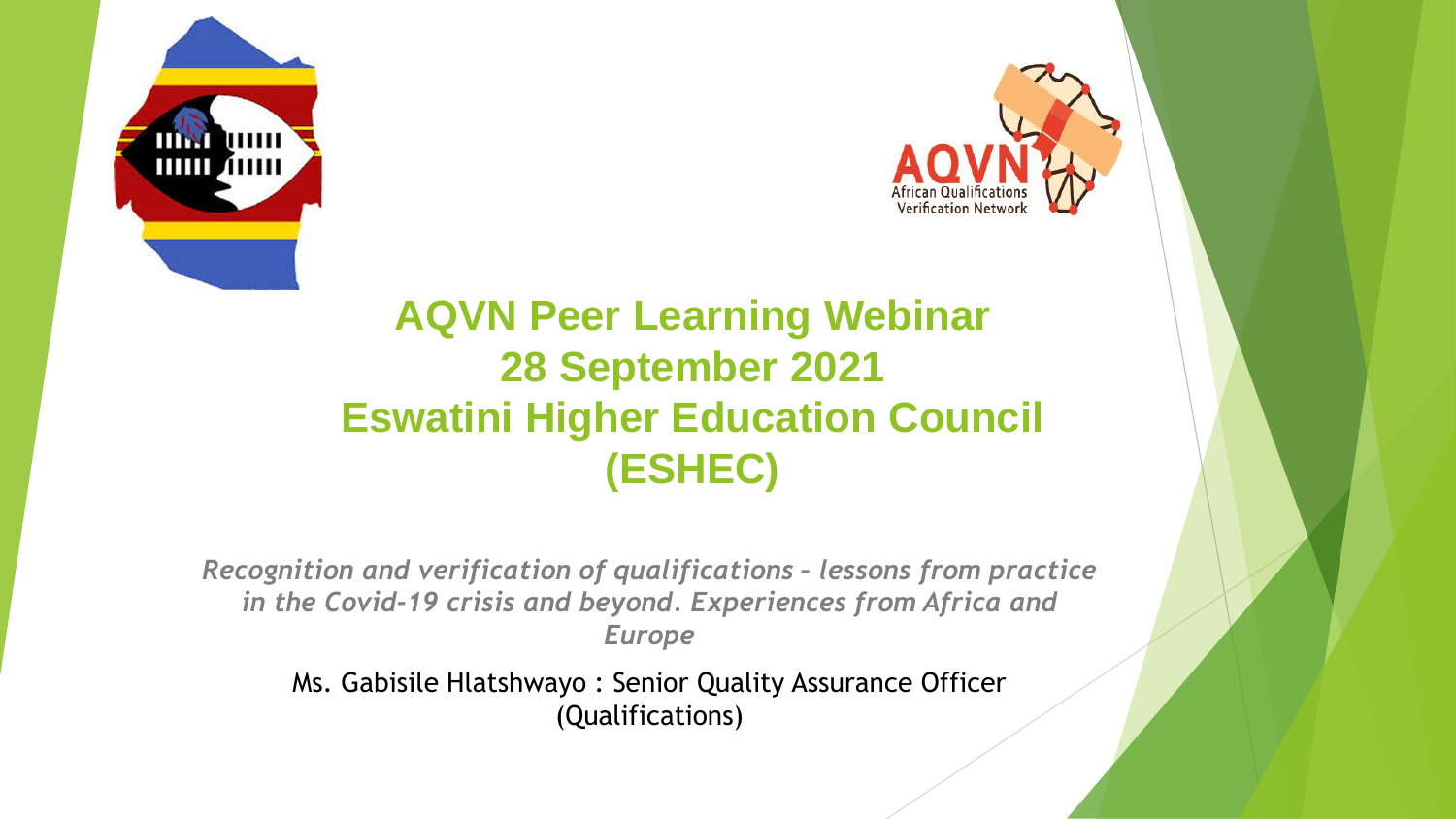### Presentation Outline

About ESHEC

**Foreign qualifications verification and recognition** 

- Impact of COVID 19
- Interventions
- Way forward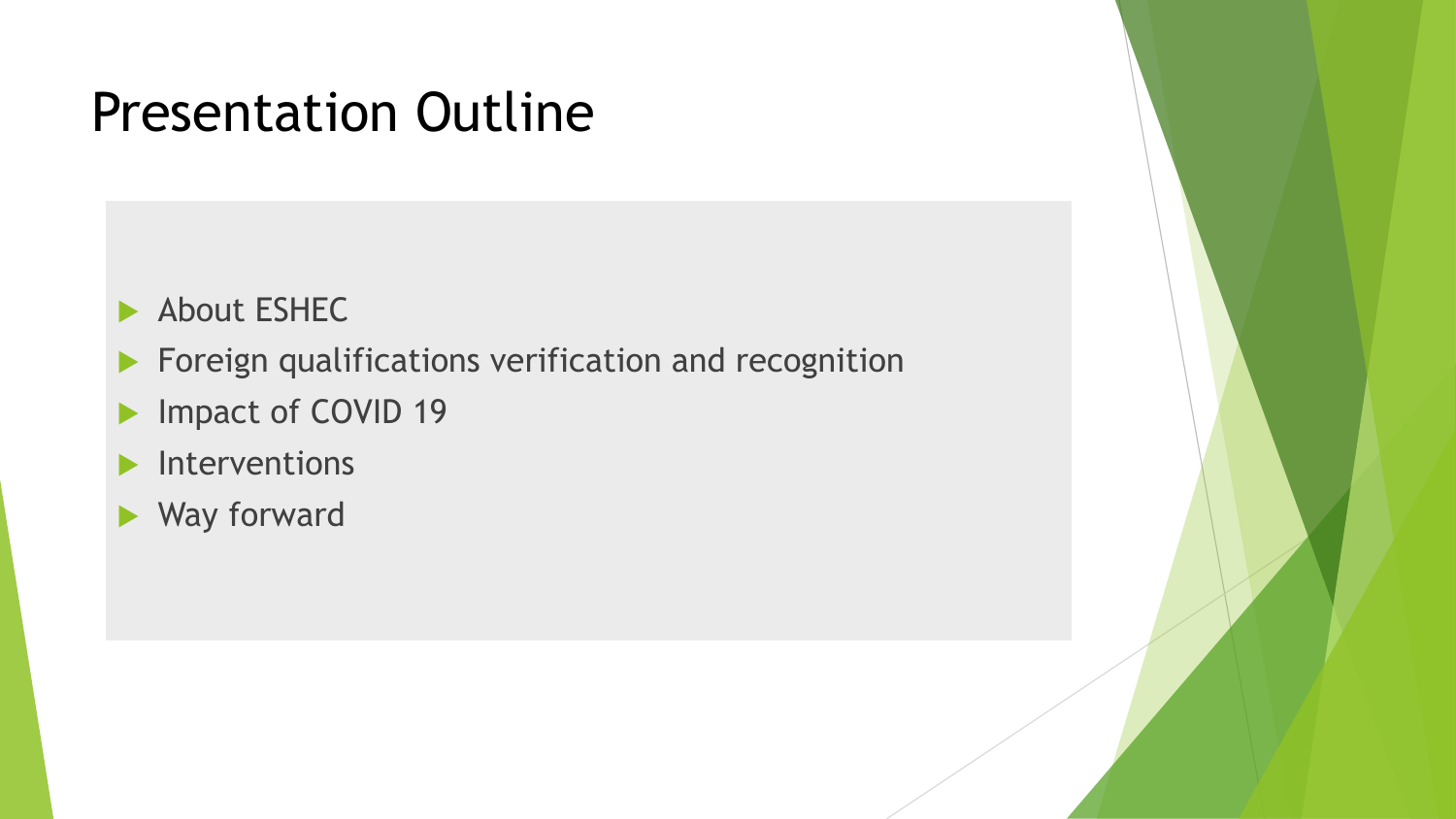## About ESHEC

- $\triangleright$  The Eswatini Higher Education Council (ESHEC) was established by the Higher Education Act 2013
- $\triangleright$  The Act was operationalised by the Higher Education Regulations 2015
- $\triangleright$  The two main mandates:



Development and implementation of the Quality Assurance Framework at postsecondary education



Development, coordination of implementation of the National Qualifications Framework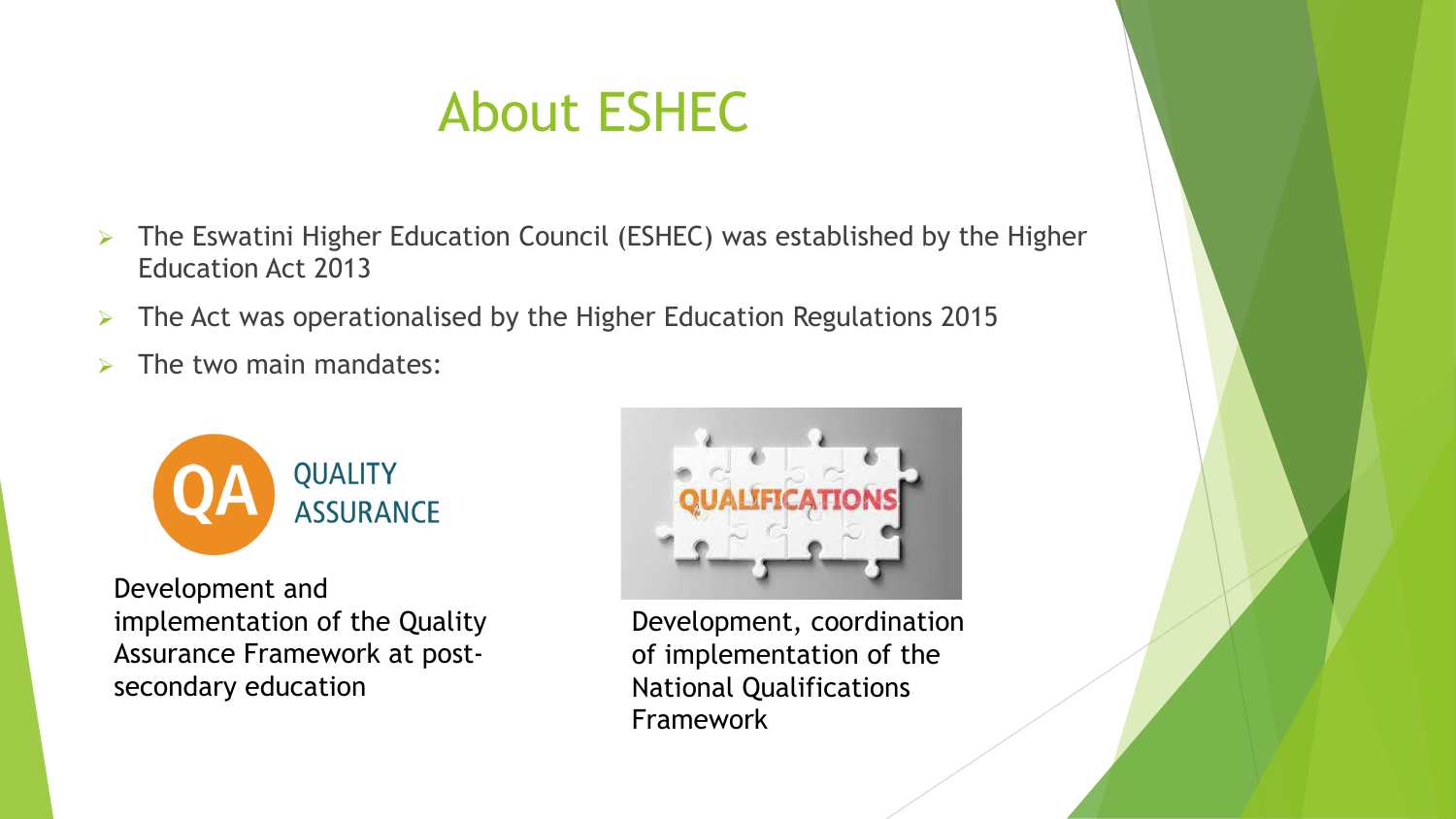### What ESHEC aims to achieve?



To be a leader in the regulation and coordination of higher education, nationally and globally



Ensuring a coordinated and efficient higher education through credible QA and Qualifications mechanisms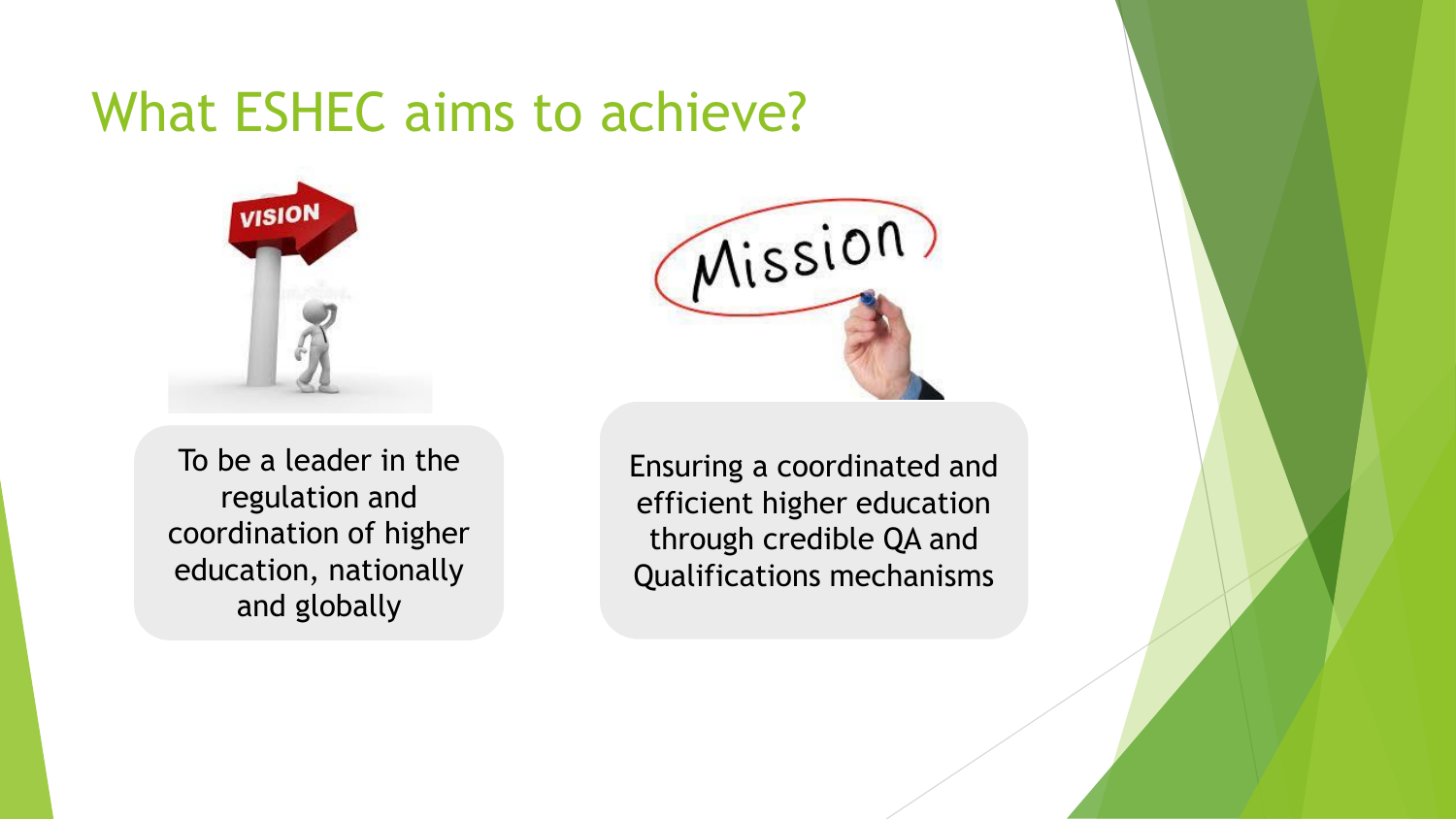## Functions and Responsibilities of ESHEC

- Accreditation, promotion and coordination of higher education
- **Formulate policy on HE**
- Promote and audit QA in HEIs
- ▶ Advise the Minister of Education and Training on all Higher Education issues Develop and implement the NQF
- ▶ Coordinate implementation of the Eswatini Qualifications Framework (ESQF)
	- o Register qualifications in the NQF
	- o Verify foreign and local qualifications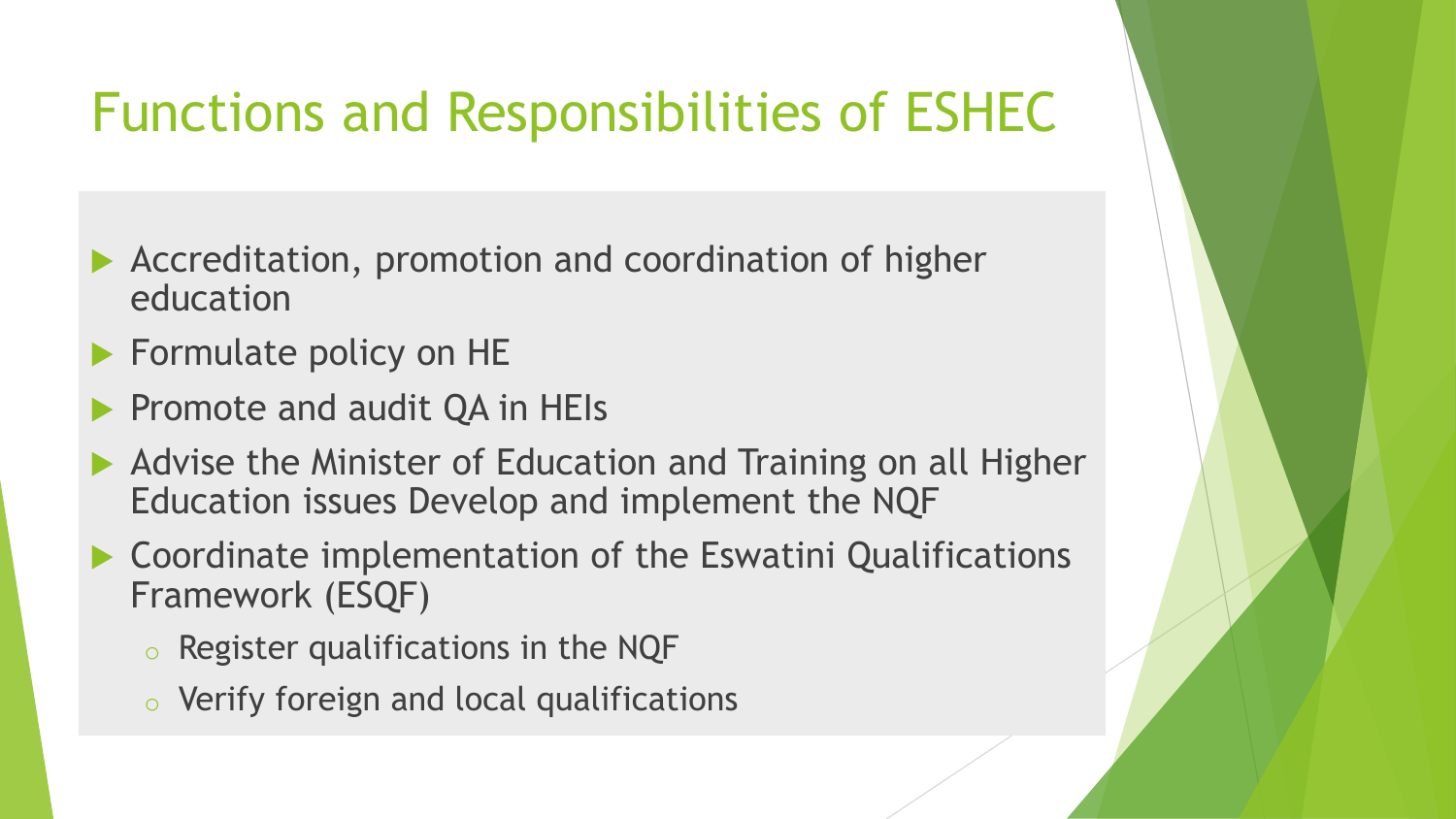## Foreign qualifications verification and recognition

### Rationale for Verification

- $\blacktriangleright$  To build trust
- ▶ Quality
- **Enhance mobility**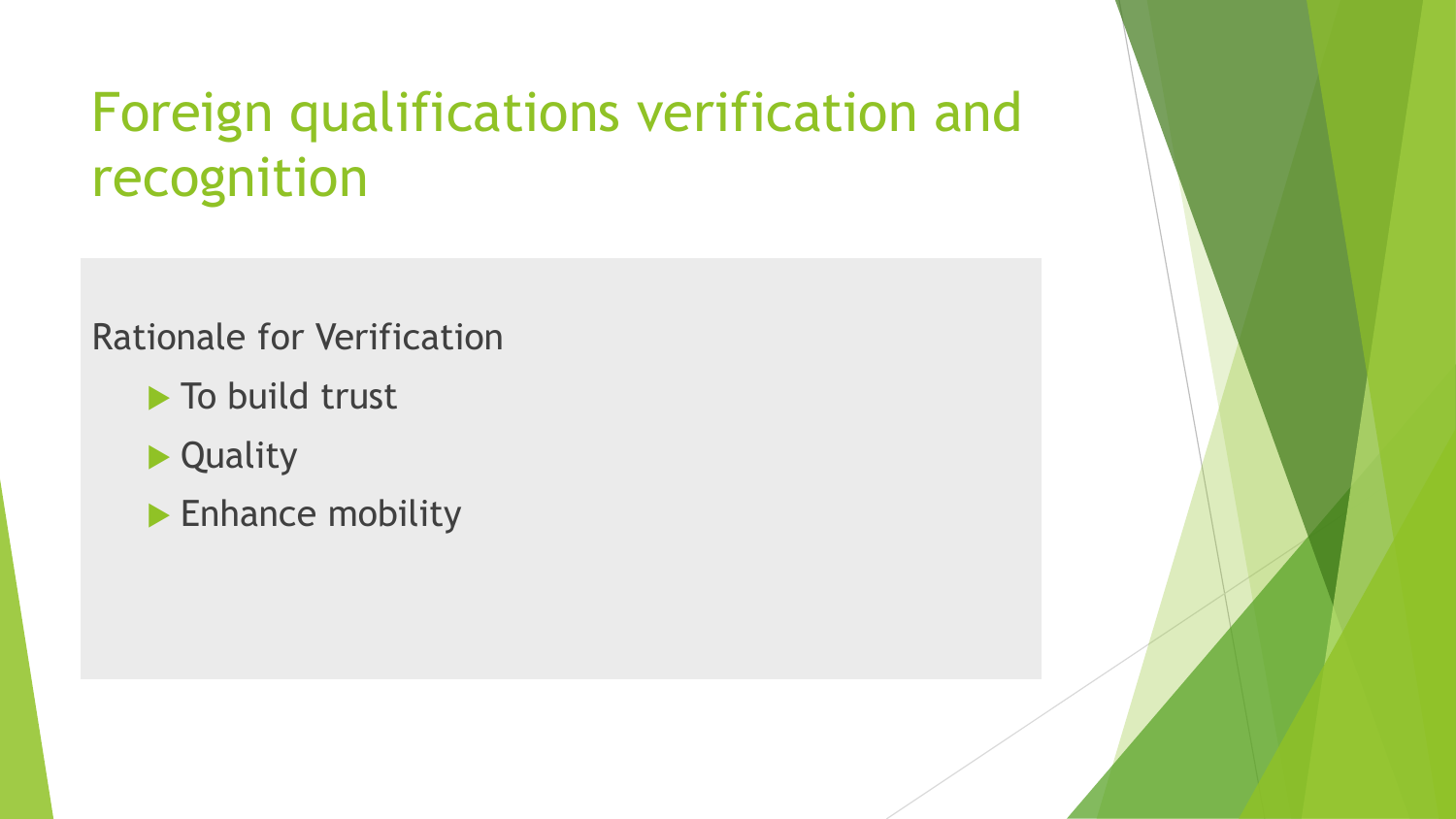## Process of verification and recognition of qualifications



Verification of awarding institution



Verification of the awardee



Comparison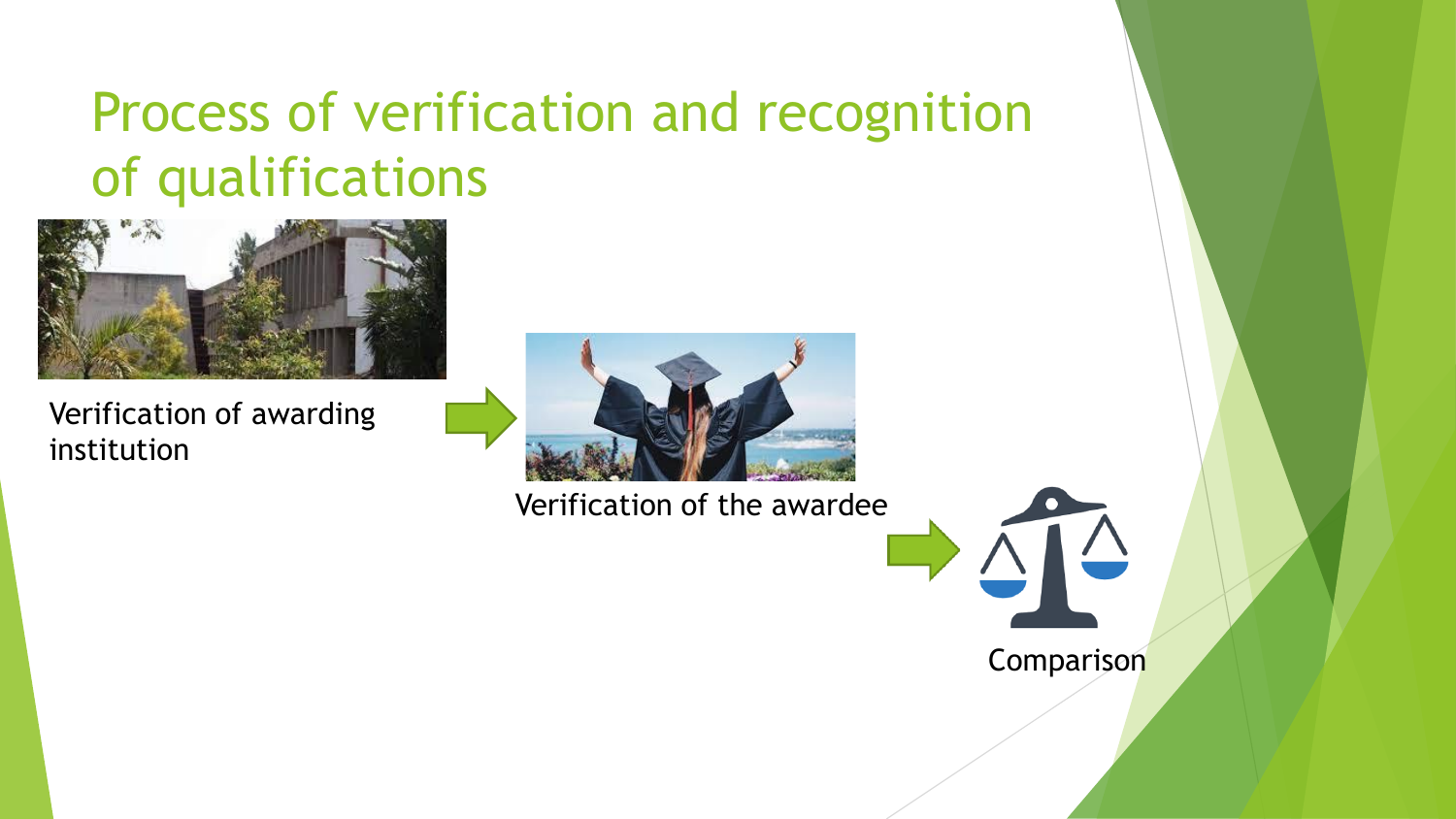### Impact of Covid 19- Nationally

- Eswatini is a small country with a population of about 1.2 Million, hard hit by Covid 19
- Infection cases are very high for the size of the country, over 45,000 to date
- ▶ Country recently labelled as high risk destination, lost the Prime Minister and two Ministers during the second wave.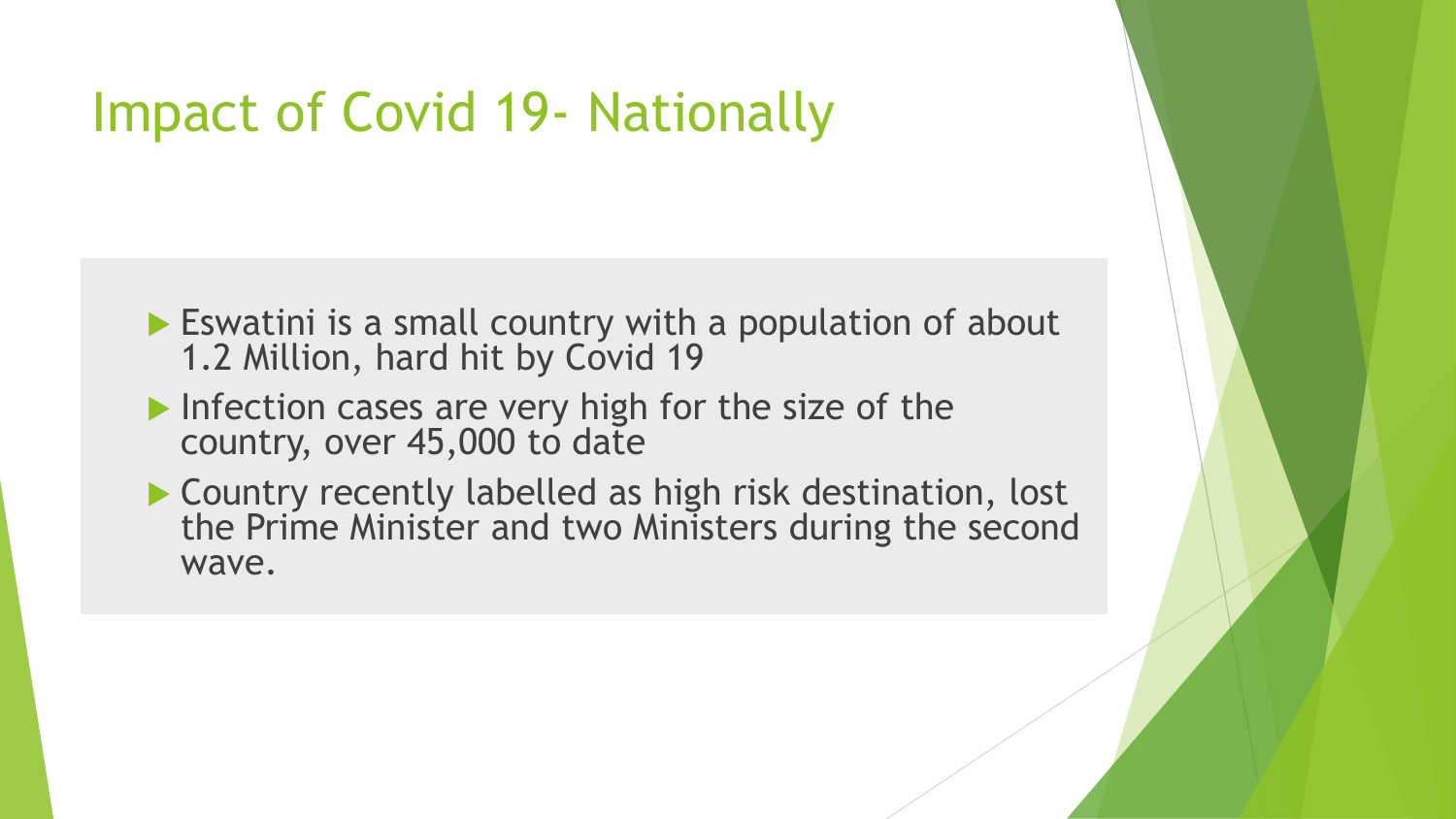

**Cases**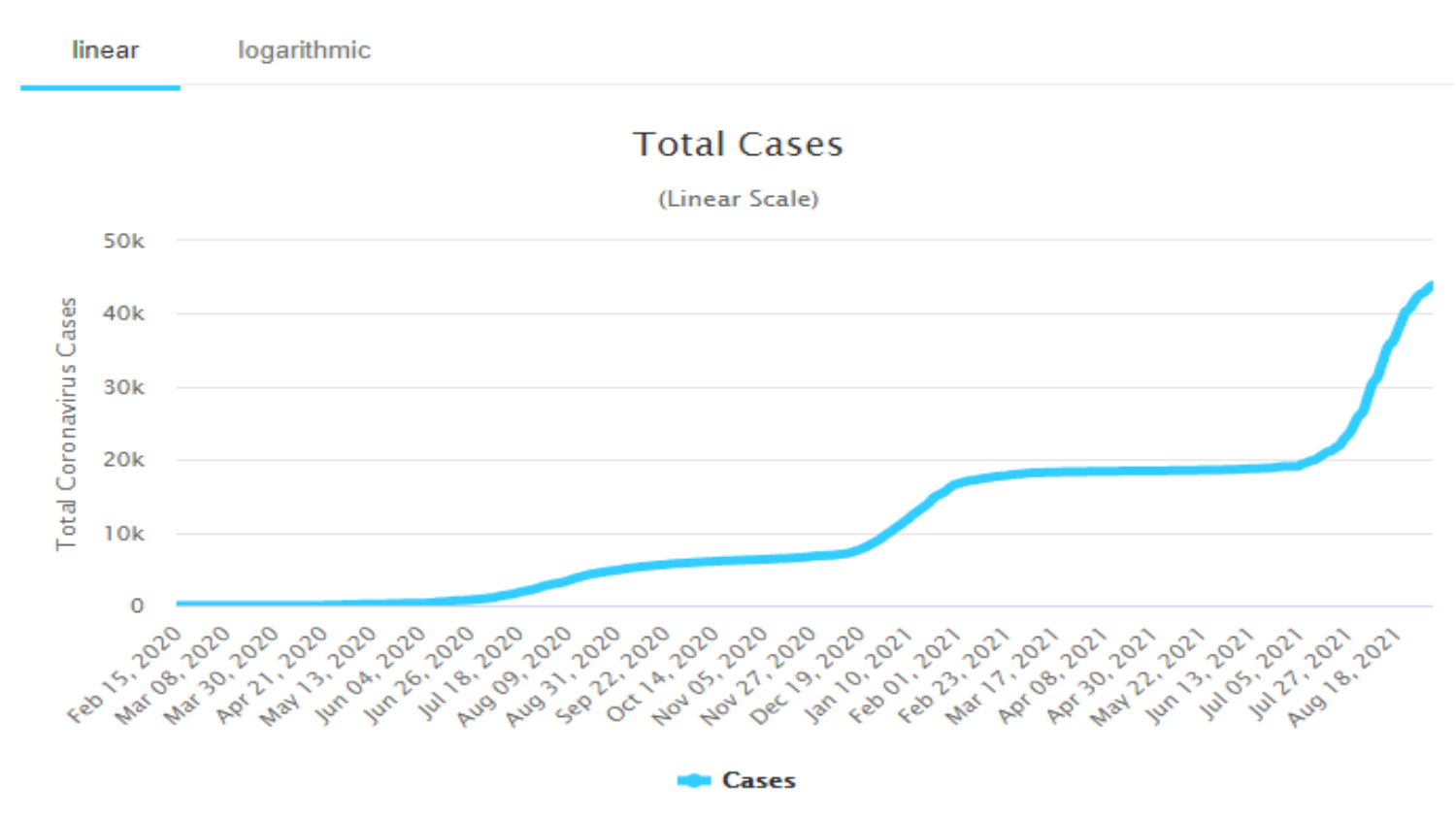### Daily New Cases in Eswatini

#### **Daily New Cases**

Cases per Day Data as of  $0:00$  GMT+0

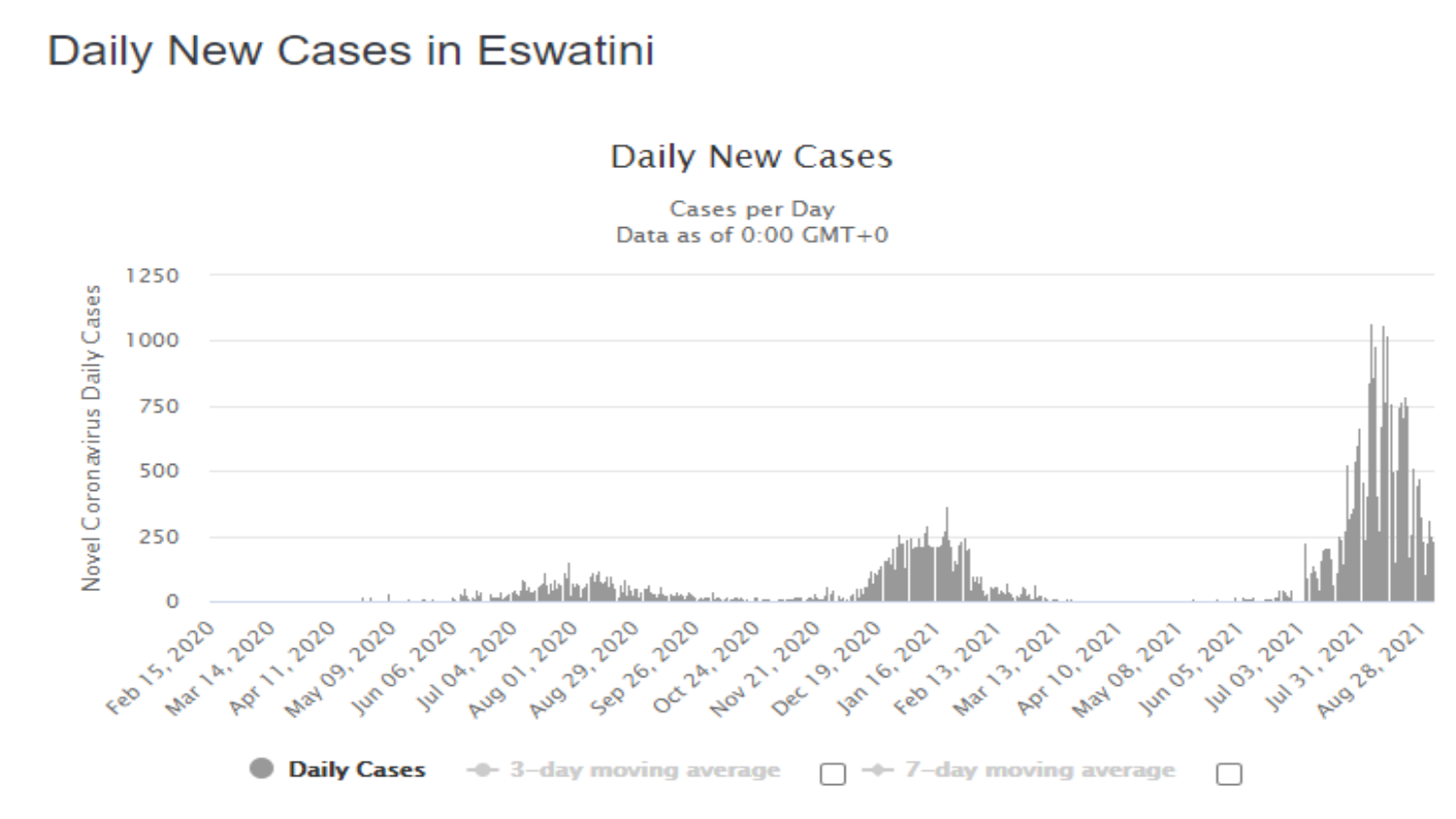### **Total Coronavirus Deaths in Eswatini**

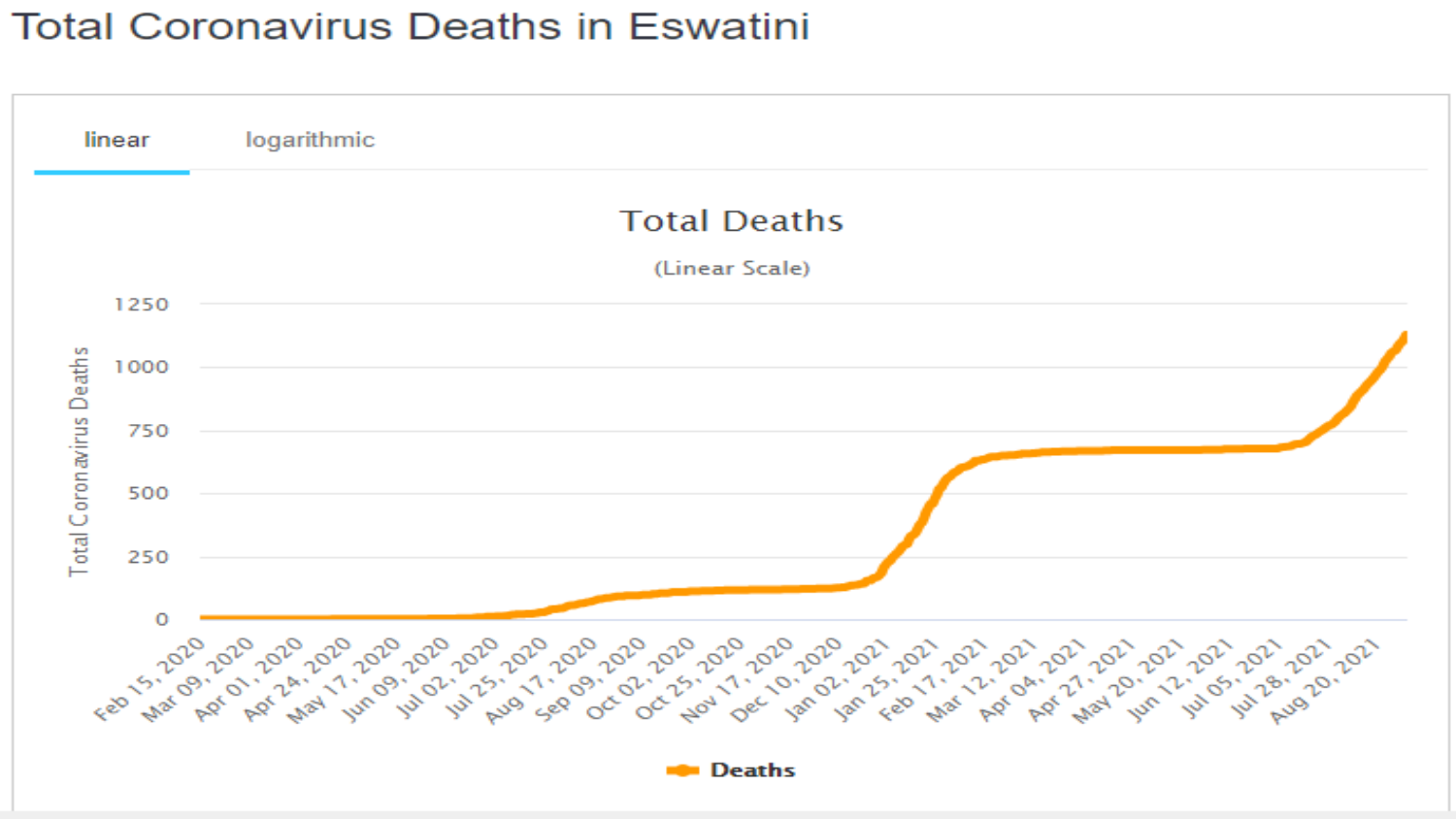### Daily New Deaths in Eswatini

#### **Daily Deaths**

Deaths per Day Data as of  $0:00$  GMT+8

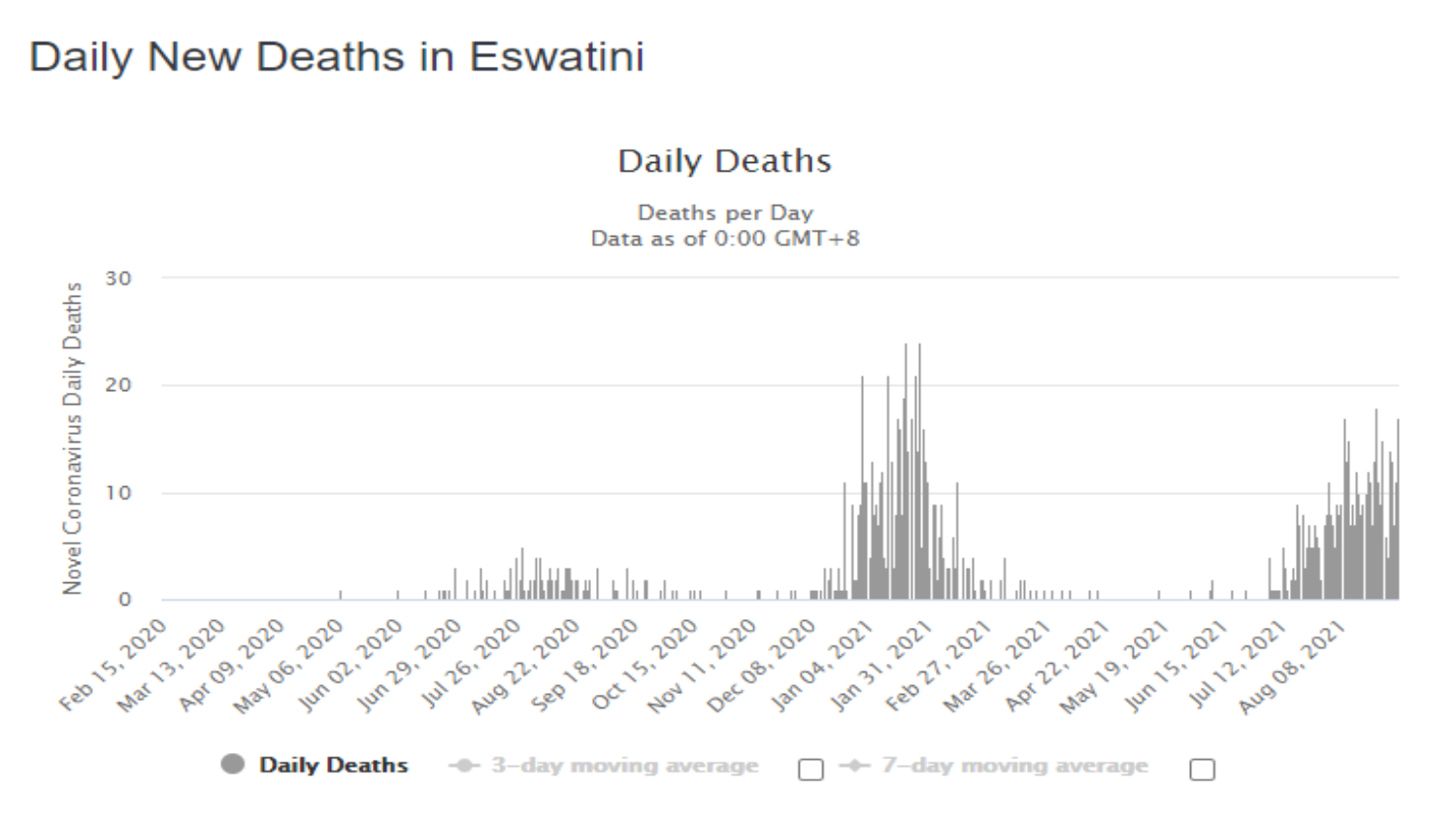### Impact of Covid 19 on ESHEC

1. Drop in number of verification applications

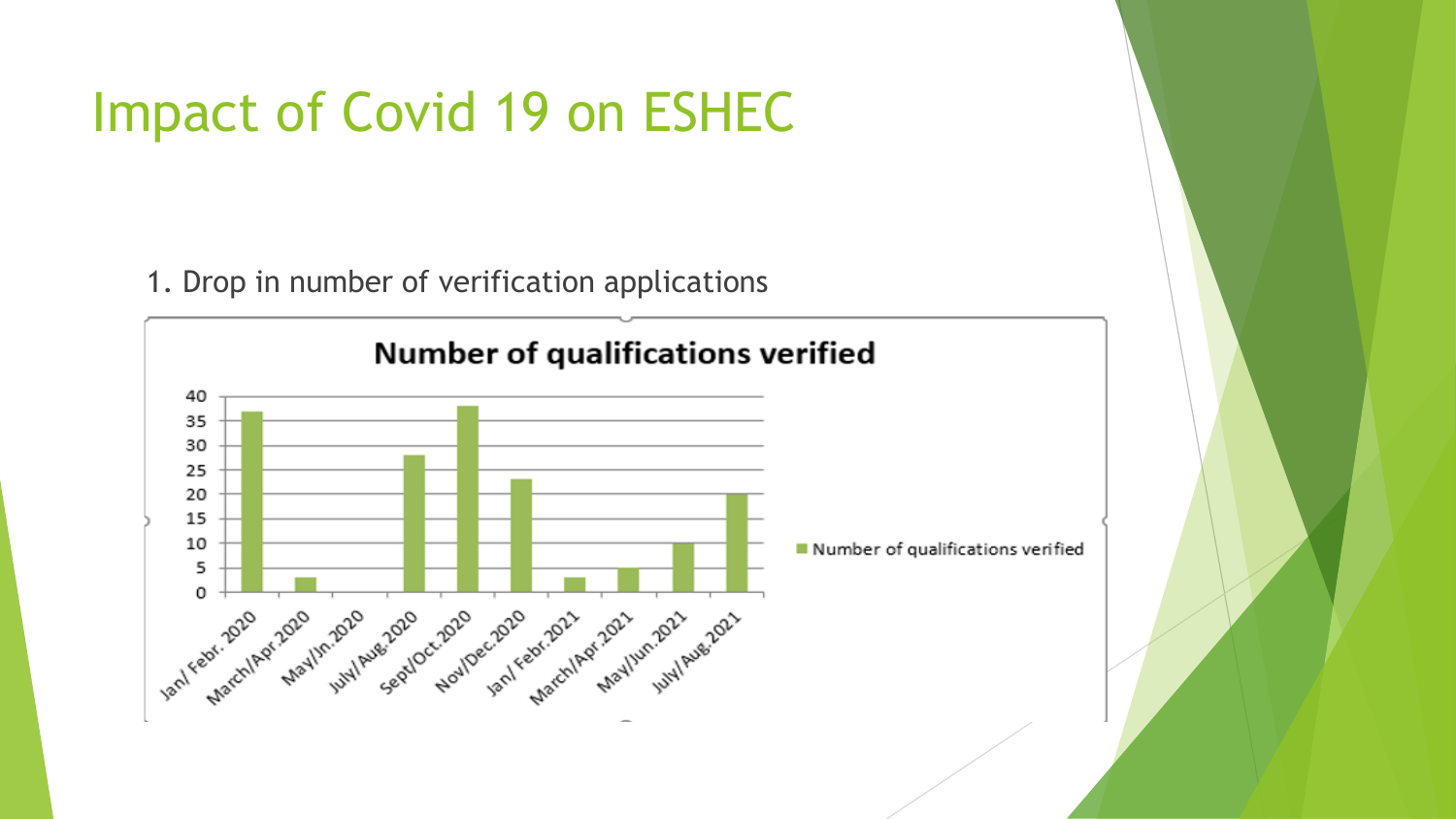### Impact of Covid 19 on ESHEC

- Turn around time extended, organisations closed
- $\triangleright$  Staff working from home and highly inefficient
- **Poor network and internet connection**
- Morale generally low, people infected or affected
- ▶ Shift from face to face delivery of programmes challenged our QA standards, which were designed for quality assuring face to face programmes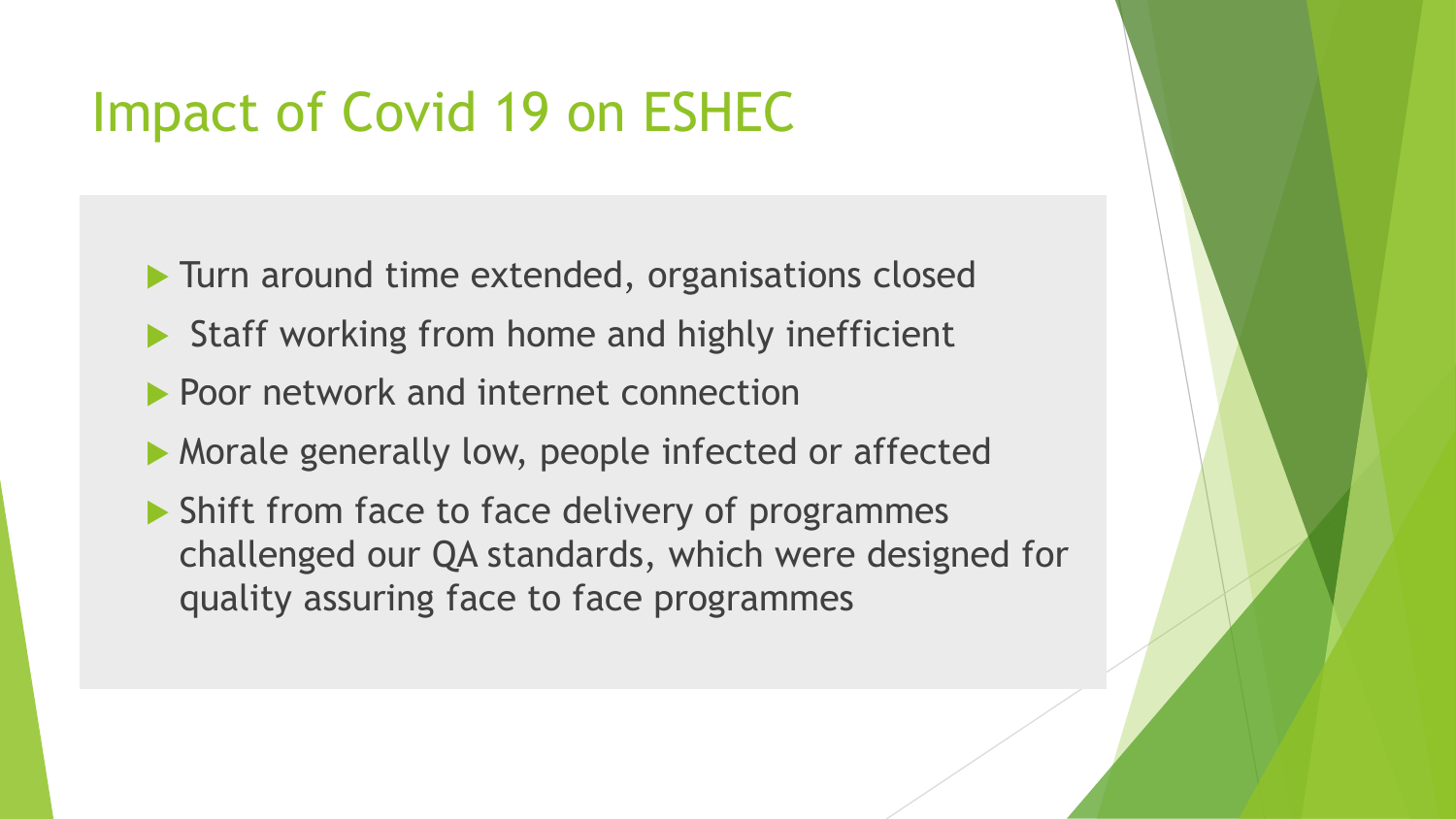## Impact of Covid 19 on Higher Education Institutions

- $\blacktriangleright$  Institutions were closed and teaching and learning was affected
- They were forced to switch from face to face mode of delivery to online which brought about a series of challenges
- ▶ Quality was compromised
- Business was affected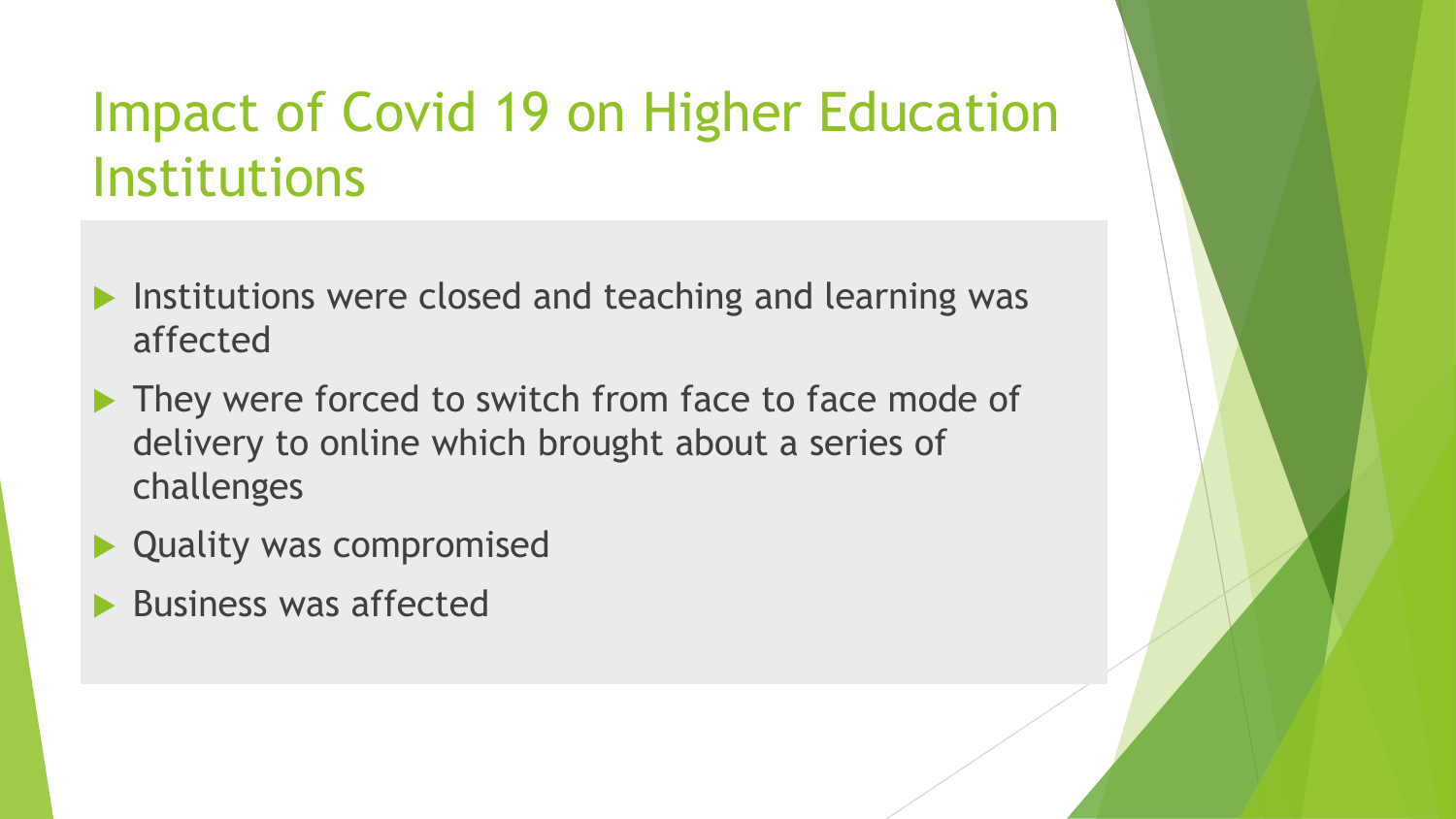### Impact on verification clientele

Drop in the number of verification clients due to lockdowns, as the verification application process was physical.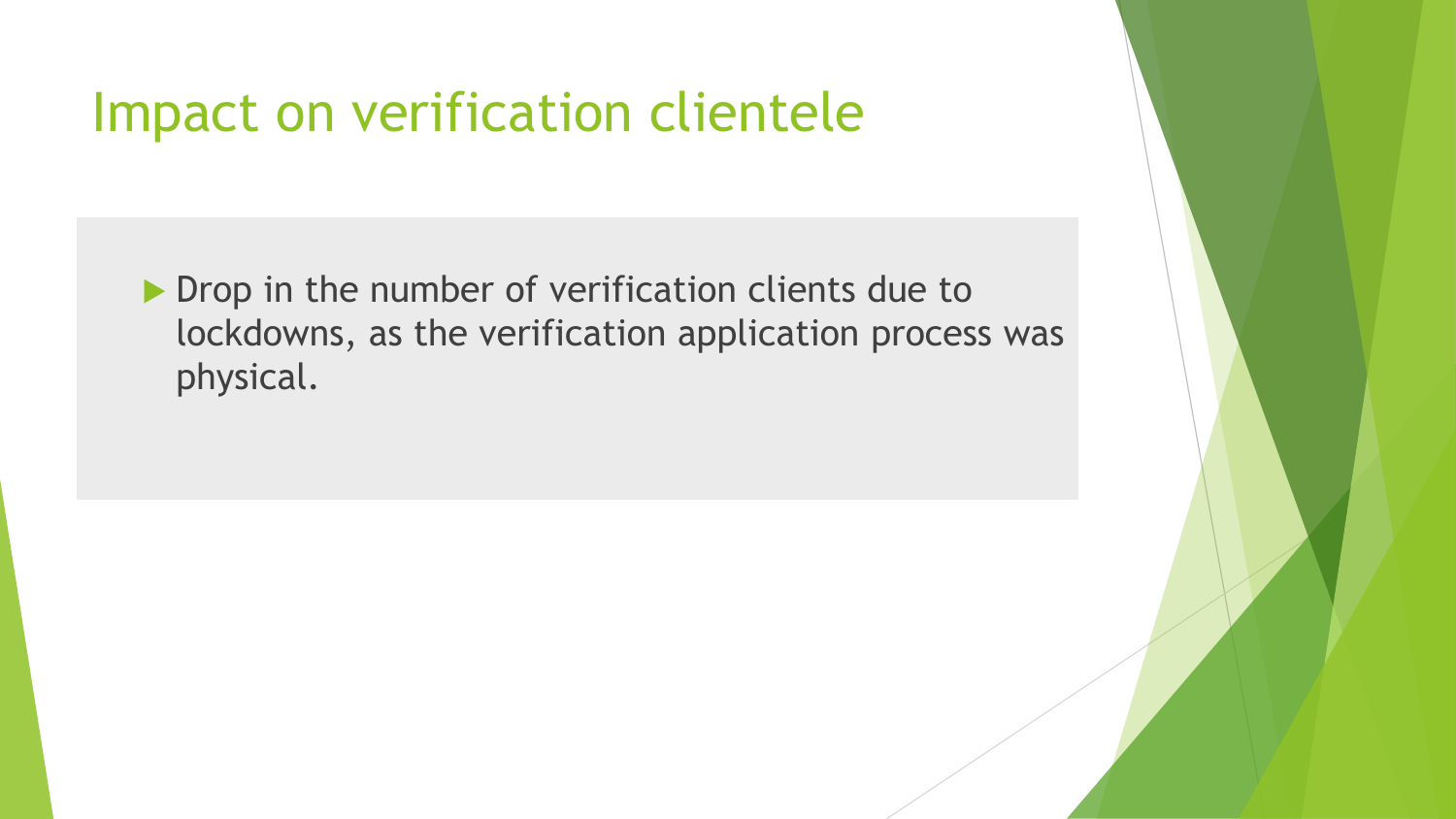### Interventions

- ▶ Verification process has been fully automated
- ▶ Sought bigger and better office space to observe all COVID 19 regulations
- Development on QA standards that embrace all modes of delivery
- ▶ Creation of experience sharing platforms for HEIs on maintaining and improving quality in the COVID 19 era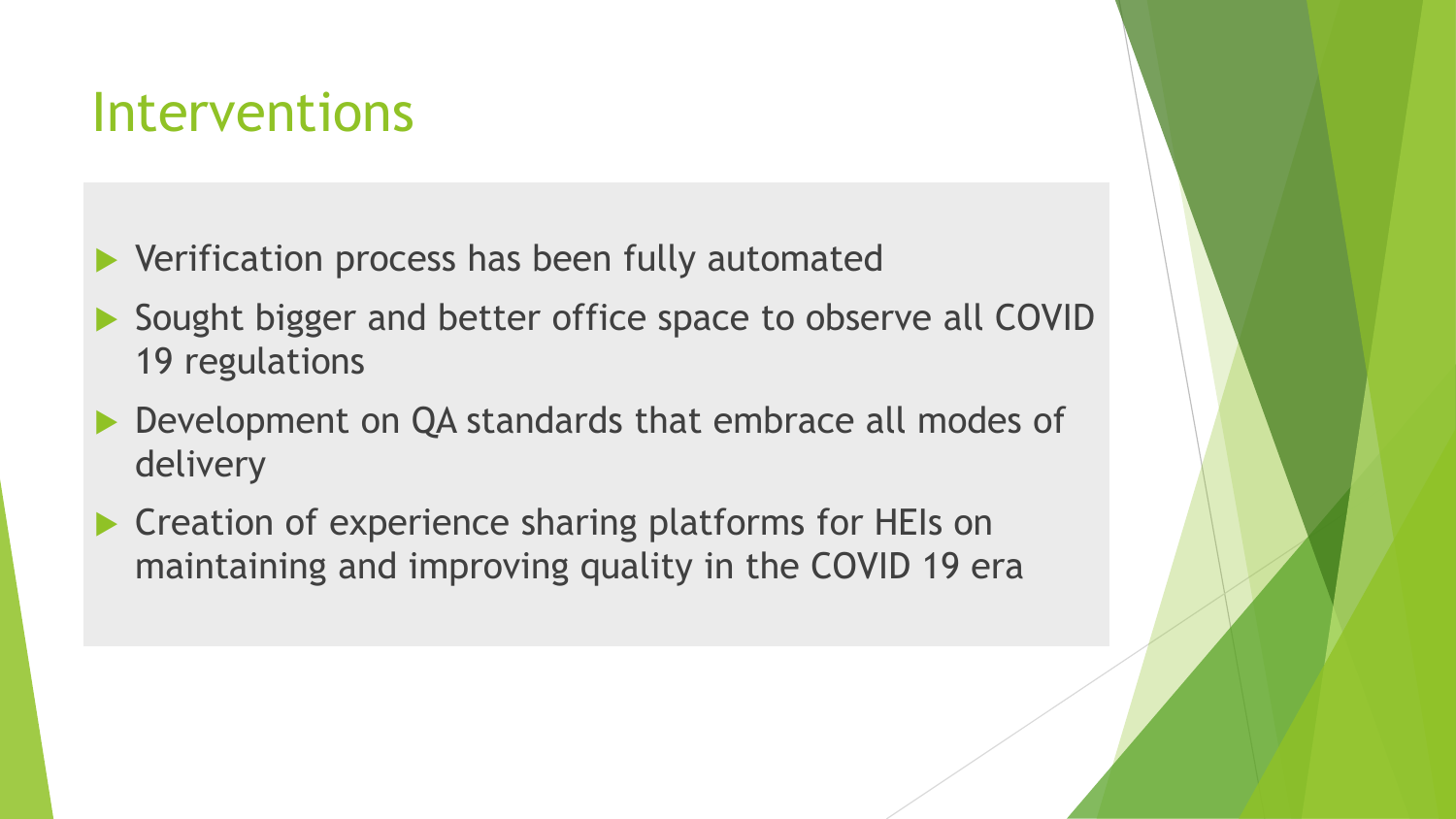# Way Forward

- **Digitization**
- **Networking**
- Let us have a database of recognised institutions
- Let us have the regional contact booklet
- $\blacktriangleright$  Subscribe to legitimate verification sites